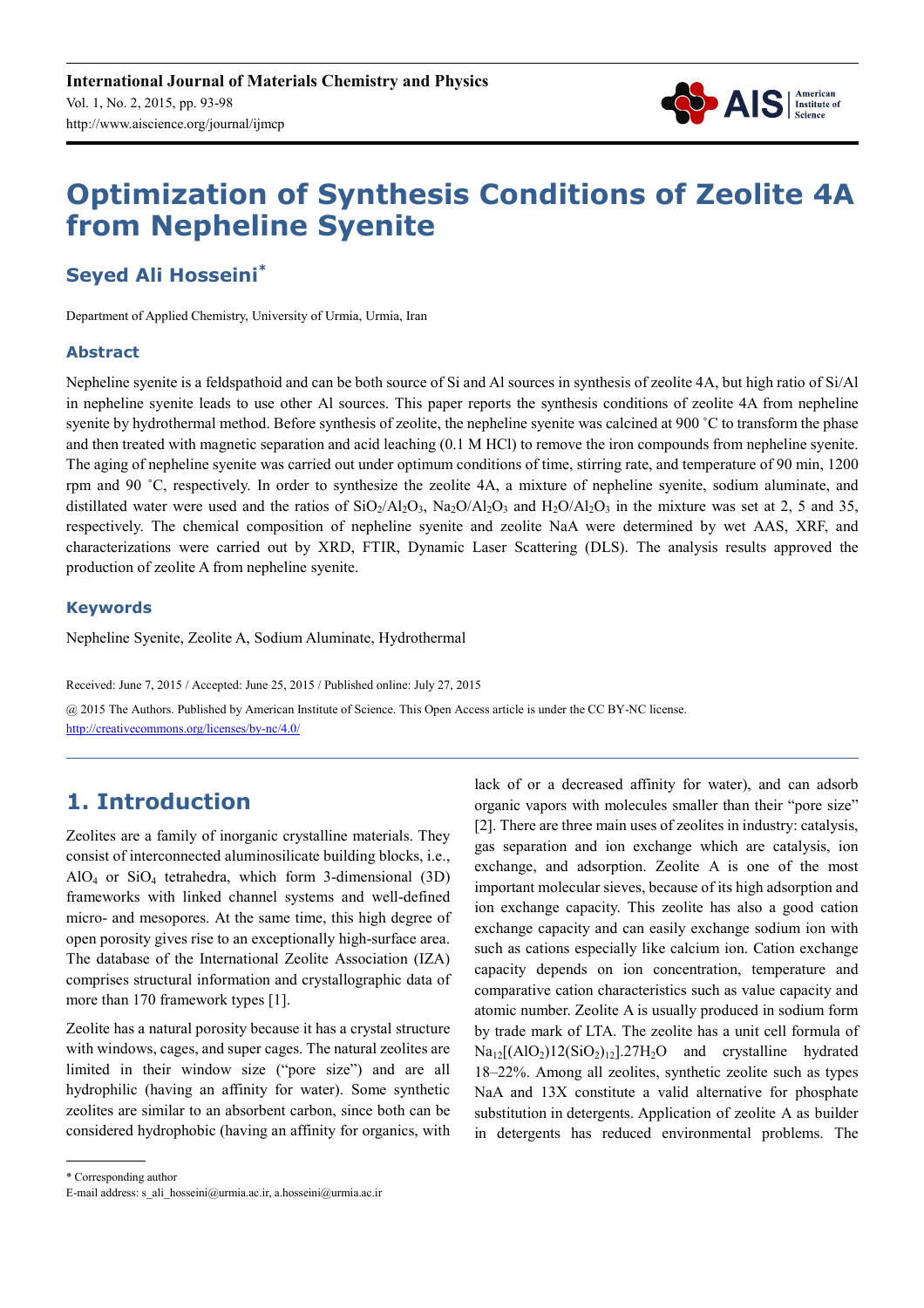application and use of this material can optimize the sewage treatment plant [3]. Different Si and Al sources are reported for the synthesis of zeolite A such as kaoline, coal fly ash, colloidal silica, bentonite and sodium silicate as Si source and aluminum metal powder, aluminum tri isopropoxide, bauxite, kaoline and sodium aluminate as Al source [4–13]. Sodium silicate and sodium aluminate are the most practical sources for the synthesis of zeolite A and hydrothermal synthesis is the most commonly used production procedure [14–17]. The use of different sources of Si and Al may result in different structural parameters and elemental contents, surface area and average particle size of the synthesized zeolite [18]. The use of zeolites as builders in detergents requires a competitive price with regard to phosphates and other possible sequestrates. For this reason, zeolites must be synthesized from economical raw materials. The synthesis of zeolite NaA from raw materials such as natural clays, particularly kaolin has been reported.

Nepheline syenite is an igneous rock, which is similar in its medium to coarse-grained appearance to granite. However, the essential compositional difference is that nepheline syenite is deficient in silica and has a higher proportion of the alkalis, sodium and potassium, as well as a higher proportion of alumina. It is a feldspathoid mineral of composition (Na, K) AlSiO4 and usually forms small grains, which are intercrystallized with the feldspar. Its chemistry is close to the alkali feldspars, but they are poorer in silica [19]. It contains approximately 25 % alumina. Recently it is used for preparation of alumina. It has the cubic structures of  $SiO<sub>4</sub>$  and AlO4-tetrahedrals. Although the nepheline syenite can be both Si and Al sources but low Si/Al ratio of zeolite A leads to use of other Al source. Aluminum hydroxide is a common and low cost source of Al. This compound was used as the Al source for the synthesis of zeolites [20].

In this work, zeolite A was synthesized from nepheline syenite, as Si and Al source and also sodium aluminate as source of required Al (according to zeolite A formulation). At first the nepheline syenite was pretreated and its aging conditions was optimized. Then, the conditions for synthesis of the zeolite was applied. The chemical and physical properties of the synthesized zeolite A were investigated by XRD, XRF, DLS, FTIR and AAS.

### **2. Experimental**

Nepheline syenite as the Si and Al sources was obtained from Kaleibar region of Iran. Chemical composition of the nepheline syenites was determined by wet chemical analysis (AAS) and was represented in Table 1. Aluminum hydroxide and commercial sodium hydroxide (97.5 wt %). It is obvious from the table that  $SiO_2$  and  $Al_2O_3$  are the main constituent of the nepheline syenite (around 74.77%Wt. of nepheline syenite).

Table 1. Chemical composition of nepheline syenites.

| Composite                      | $Wt\%$ |
|--------------------------------|--------|
| SiO <sub>2</sub>               | 55.51  |
| $Al_2O_3$                      | 19.26  |
| CaO                            | 4.18   |
| $K_2O$                         | 7.95   |
| Na <sub>2</sub> O              | 5.3    |
| Fe <sub>2</sub> O <sub>3</sub> | 2.42   |
| FeO                            | 2.2    |
| MgO                            | 1.32   |
| TiO <sub>2</sub>               | 0.41   |
| MnO                            | 0.14   |
| $P_2O_5$                       | 0.01   |
| L.O.I                          | 1.3    |

The nepheline syenite was pretreated according to following conditions: At first, it was crushed and screened to particle diameters lower than 40 µm. In order to remove iron compounds and to reduce the consumption of chemicals, high gradient magnetic separation was used. Then it was calcined at 900 °C to complete its transformation. The refined nepheline syenite was separately treated with 0.1 M HCl solution in order to solubilize and remove impurities at  $60^{\circ}$ C  $\pm$ 2 for one hour and then filtered, thoroughly washed with water and dried. The gels were prepared by dissolving the pretreated in different concentration of NaOH solutions at different temperature and aging time. Different conditions of synthesis were tested and the effect of different factors was studied on aging of nepheline syenite. After an aging time, the gel was heated to the desired crystallization conditions. Periodic samples (every 30 min), were filtered, washed with distilled water, and dried at 120 °C for 12 h. The main parameters determining the yield of dissolution of nepheline syenite were investigated followed by the analysis of Si concentration in the filtrate using atomic absorption spectroscopy (AAS, Varian SpectrAA-20BQ).

For the preparation of aluminate solution, aluminum hydroxide, sodium hydroxide, and water with 1:1.8:28 mass ratios were mixed and heated at 90˚C to make a clear solution.

The synthesis of zeolite A was carried out in a laboratory stirred reactor. The reactors consisted of a spherical stainless steel vessel, hermetically sealed and equipped with baffles, a stirrer driven by an electric motor, and a heating system with temperature control. Then aluminate solution and nepheline syenite solution with (1:1.8:28): 2.283 were mixed together. Then, the mixture was heated at 90 °C and stirred with a mixing rate of 1200 rpm for 5 hours in a stainless steel reactor equipped with a heating jacket and then let to be rested for 10 hours. Synthesis of nano zeolite requires a high speed mixing system. Hence, the stainless steel reactor was equipped with a homemade high shear mixer and the mixing rate was 1200 rpm. The product was filtered, washed, dried and characterized by XRD, FTIR, and wet chemical analysis (AAS). XRD measurements were carried out using a Simens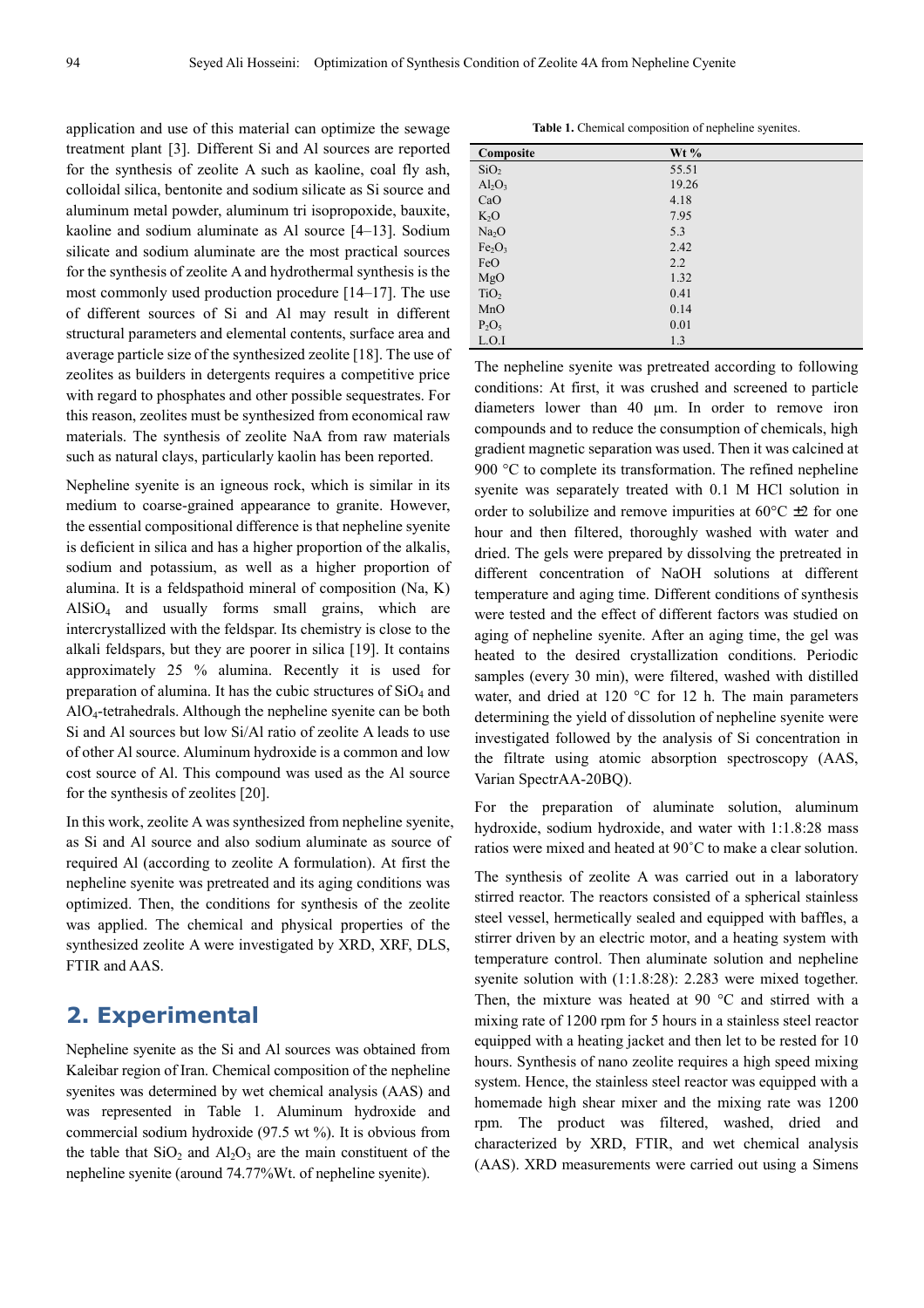D500 diffractometer with the Cuka  $(\lambda=1.54 \text{ Å})$  source at 40 kV and 40 mA. Elemental analysis was performed with S4 PIONEER (BRUKER) XRF and wet chemical analysis using atomic absorption spectroscopy (AAS), Varian SpectrAA-20BQ.

For FTIR spectroscopy, the synthesized NaA zeolite samples were pressed into self-supporting wafers of  $10-15$  mg/cm<sup>2</sup> surface density and placed into a glass cell sealed by KBr windows at a ratio of 1:100. The spectra were recorded in transmittance at room temperature at the range of 400-4000 cm-1. For more distinguish the peaks, the FTIR spectra are shown in the wave number range of  $400-1200$  cm<sup>-1</sup>. Apart from determining the presence of NaA zeolite by XRD, the percentage of crystallinity was determined with respect to the commercial NaA type zeolite (BDH 54005-4s) following the procedure of ASTM D3942-80.

The particles size distribution of synthesized zeolite was measured in a Zeta-sizer dynamic laser scattering (ZS-DLS) instrument is the diameter of the sphere that diffuses at the same speed as the particle being measured. The Zeta-sizer system determines the size by first measuring the Brownian motion of the particles in a sample using dynamic light scattering and then interpreting a size from these using established theories.



**Fig. 1.** Effect of factors on Si concentration: concentration of alkaline(a), temperature (b) and time (c).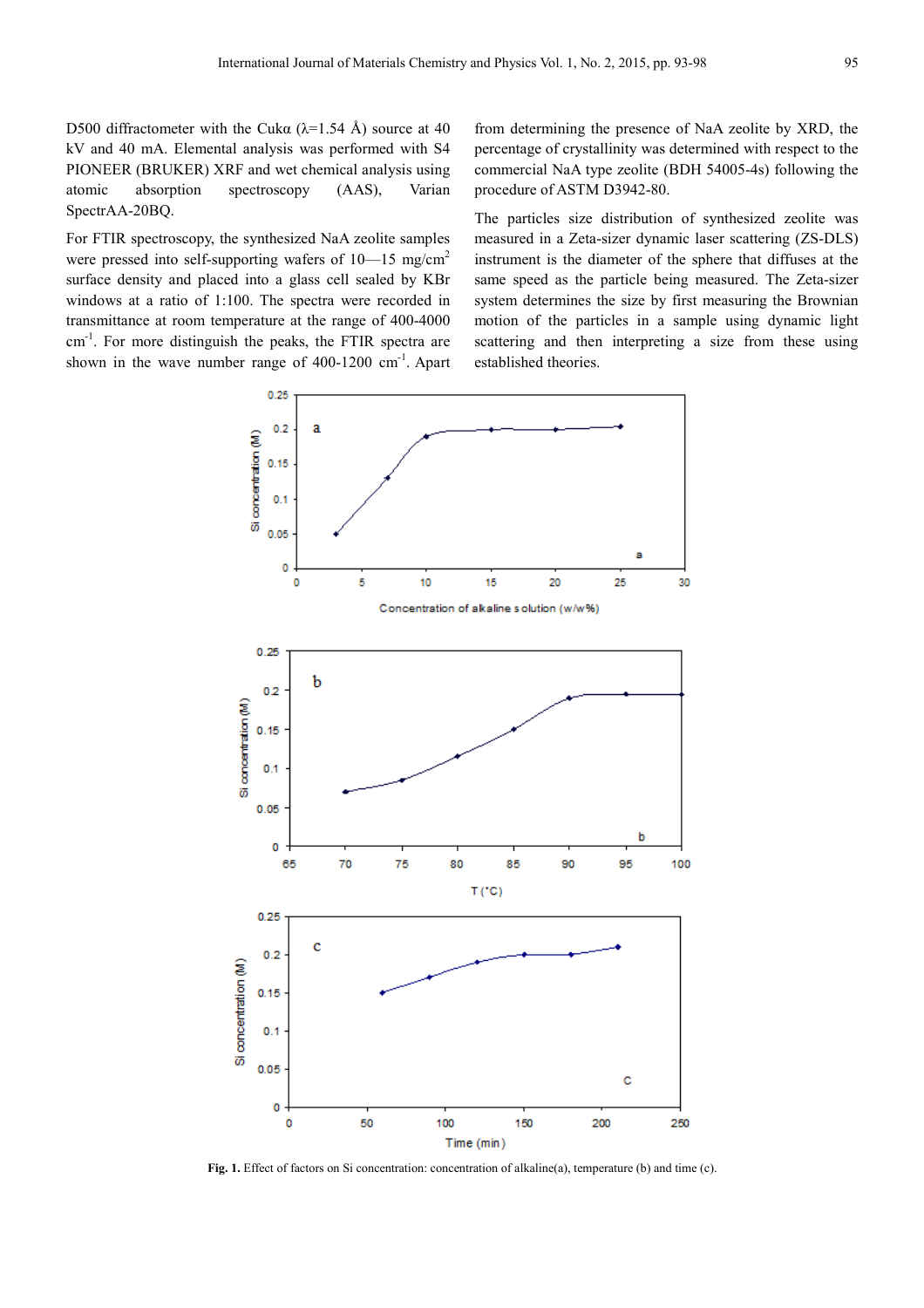

**Fig. 2.** XRD patterns of zeolite 4A (a) and Nepheline cyenite (b).



**Fig. 3.** Particle size distribution of synthesized zeolite.

#### **3. Results and Discussion**

Different parameters were studied for dissolving nepheline syenite in alkaline solutions. The concentration of alkaline solution was changed from 3% to 25%. The Si concentration in the filtrate was increased with addition of alkaline concentration.

The result of the study of the effect of alkaline concentration on the efficiency of nepheline syenite dissolving is shown in fig. 1(a). The greatest increase was observed in 7% to 15%. Based on experiments, the 15% concentration of alkaline solution was selected as optimum concentration for nepheline syenite dissolving process.

The effect of temperature on dissolving process was investigated at different temperatures. The results showed that Si concentration in filtrate was improved with the increase in. While at temperature between 90-95°C no significant change

was observed in dissolution yield. Therefore, an optimum temperature of 90˚C was selected for dissolving (Fig. 1(b)). The dissolving time was also optimized. Increasing dissolution time from 90 min to higher, didn't improve the solubility of nightline syenite (Fig. 1.c). So the time of 90 min was chosen as optimum time for dissolving of nepheline syenite.

Fig 2. shows the XRD pattern of nepheline syenite and synthesized zeolite. It was found that quartz  $(SiO<sub>2</sub>)$  and  $Al<sub>2</sub>O<sub>3</sub>$ existed as crystalline substances in the zeolite as identified by the sharp peaks. The crystalline zeolite phase, was determined quantitatively by comparing the peak area of 20-23.5˚ of solid product with the standard zeolite, distributed by BAYER LTD. All zeolite NaA samples were identified as a single phase zeolite NaA (JCPDS card 430142).

The average particle size as measured by ZS-DLS, was found to be around 3-10 µm as illustrated in Fig. 3. It is clear from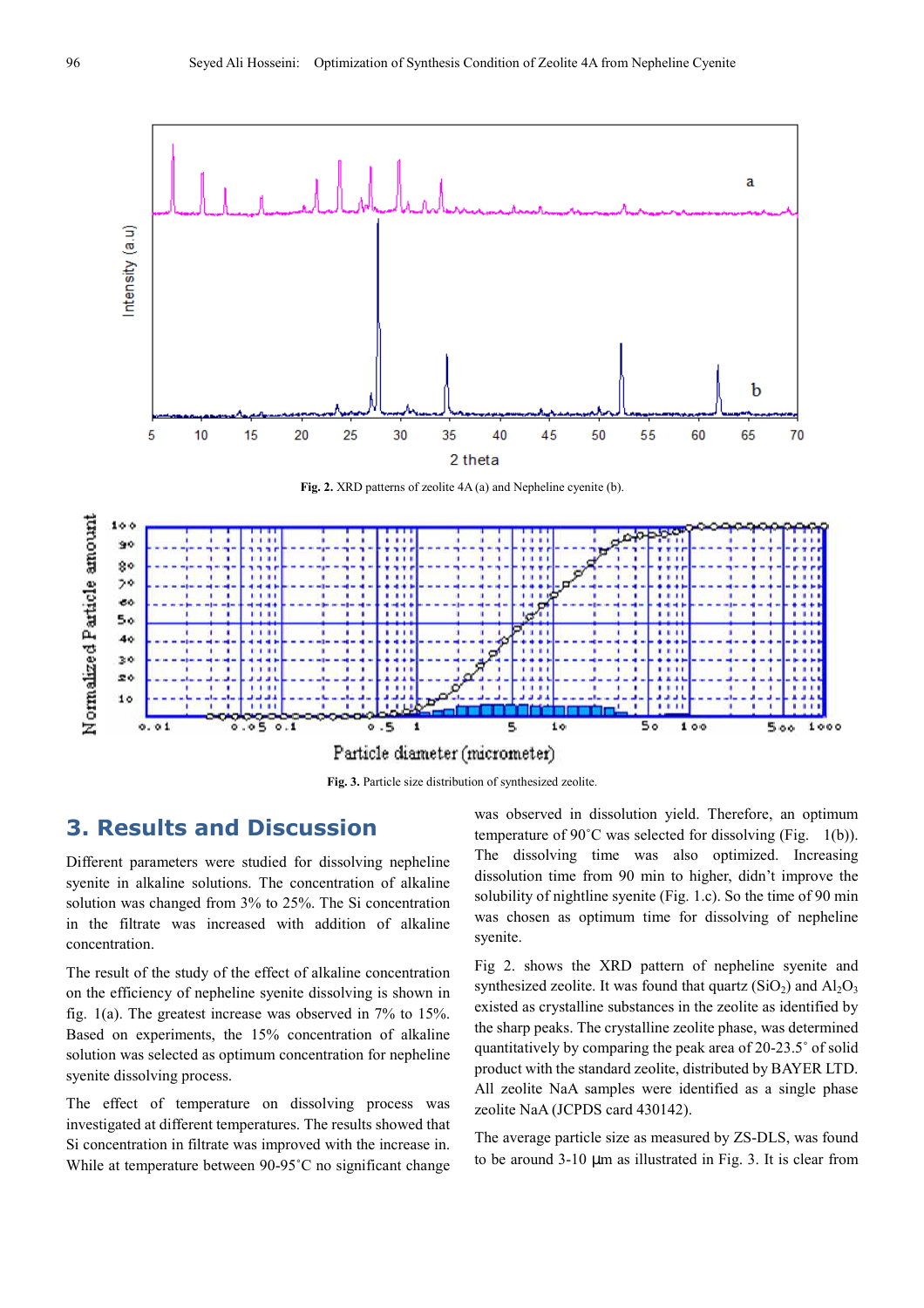the figure that a various distribution of particle size is found for the zeolite but particles in range 3-10 are abundant.

It is further reported that the performance of zeolite NaA used as detergent builder mainly depends on its size and morphology, the crystal below 10 microns is suitable for detergent industry. So it is resulted that the obtained zeolite 4A could be used in detergent industry.

The elemental analysis of synthesized zeolite was performed with XRF and wet chemical analysis shown in Table 2. The elemental analysis approved that the composition of the samples is in agreement with that of zeolite A. A little impurity of ferrous compounds and other metals are observed in composition of the zeolite. Apparently, the presence of impurities such as Fe, Ti, Mn, etc., in the synthesized zeolite samples may be due to the incorporation of these elements during crystallizations. These elements were thought to be present as soluble oxides in nepheline syenite and were expected to form oxy-anions upon dissolution under alkaline conditions during the extraction of Si source from nepheline syenite.

**Table 2.** Elemental analysis of synthesized zeolite A.

| Composite                      | $XRF$ (%wt) | Wet chemical (%wt) |
|--------------------------------|-------------|--------------------|
| SiO <sub>2</sub>               | 37.46       | 37.38              |
| $Al_2O_3$                      | 27.2        | 27.26              |
| CaO                            | 1.54        | 1.52               |
| $K_2O$                         | 2.89        | 2.93               |
| Na <sub>2</sub> O              | 19.8        | 20.16              |
| Fe <sub>2</sub> O <sub>3</sub> | 0.91        | 0.91               |
| MgO                            | 0.52        | 0.51               |
| TiO <sub>2</sub>               | 0.24        | 0.235              |
| MnO                            | 2.5         | 2.43               |
| $P_2O_5$                       | 0.21        | 0.213              |
| L.O.I                          | 6           | 6.45               |



**Fig. 4.** FTIR spectra of reference zeolite and synthesized zeolite.

In order to more certify about the formation of zeolite A structure for the synthesized zeolite, the FTIR spectra from the

sample was obtained and compared with that of a reference zeolite A. Fig.4 shows the IR spectra of both synthesized zeolite and reference zeolite A.

It is the characteristic bands at spectra of reference zeolite A are observed in FT spectra of the synthesized zeolite A. The characteristic bands for NaA types zeolites at 660 cm-1 (tension), 550 cm<sup>-1</sup> (double rings) and 464 cm<sup>-1</sup> (flexion or deformation) are shown in the figure [21].

Therefore, the results obtained from XRD, FTIR and AAS revealed the synthesis of zeolite A.

### **4. Conclusions**

The pretreatment of nepheline syenite by magnetic separation and acid leaching (0.1 M HCl) successfully removed the iron compounds from nepheline syenite. The optimum conditions of alkaline solution, time and temperature for dissolving and aging of nepheline syenite were: 15% alkaline solution, 90 min, and 90 °C, respectively.

Zeolite 4A was successfully synthesized from a nepheline syenite and sodium aluminate solution with ratios of  $SiO_2/Al_2O_3=2$ ,  $Na_2O/Al_2O_3=5$  and  $H_2O/Al_2O_3=35$  under mixing rate, mixing time and reaction temperature of 1200 rpm, 5 h, and 90 ˚C, respectively.

Characteristic techniques of XRD, FTIR, and AAS approved the formation of zeolite A structure for the sample. According to the color and the range of particle size of the synthesized zeolite, it is suggested that it could be a suitable for use in detergent industry. It is concluded that nepheline syenite can be used as economical raw materials not only for the synthesis of zeolite A, but also for other zeolites.

### **Acknowledgement**

This work has been funded by Tabriz Pharmaceutical Technology Incubator of Tabriz university of Medicine Science. Authors are grateful to Iranian Nanotechnology Initiative for encouragement supports.

#### **References**

- [1] M. StÖcker, Micropor. Mesopor. Mater. 82 (2005) 257.
- [2] A. HedstrÖm, J. Environ Eng., Aug ( 2001) 673.
- [3] D.W. Breck, Chemistry and Uses, John Wiley & sons, New York, 1974.
- [4] T. Mohammadi, A. Pak, Micropor. Mesopor. Mater. 56 (2002) 81.
- [5] J. Scott, D. Guang, K. Naeramitmarnsuk, M. Thabuot, R. Amal, J. Chem. Technol. Biotechnol. 77 (2002) 63.